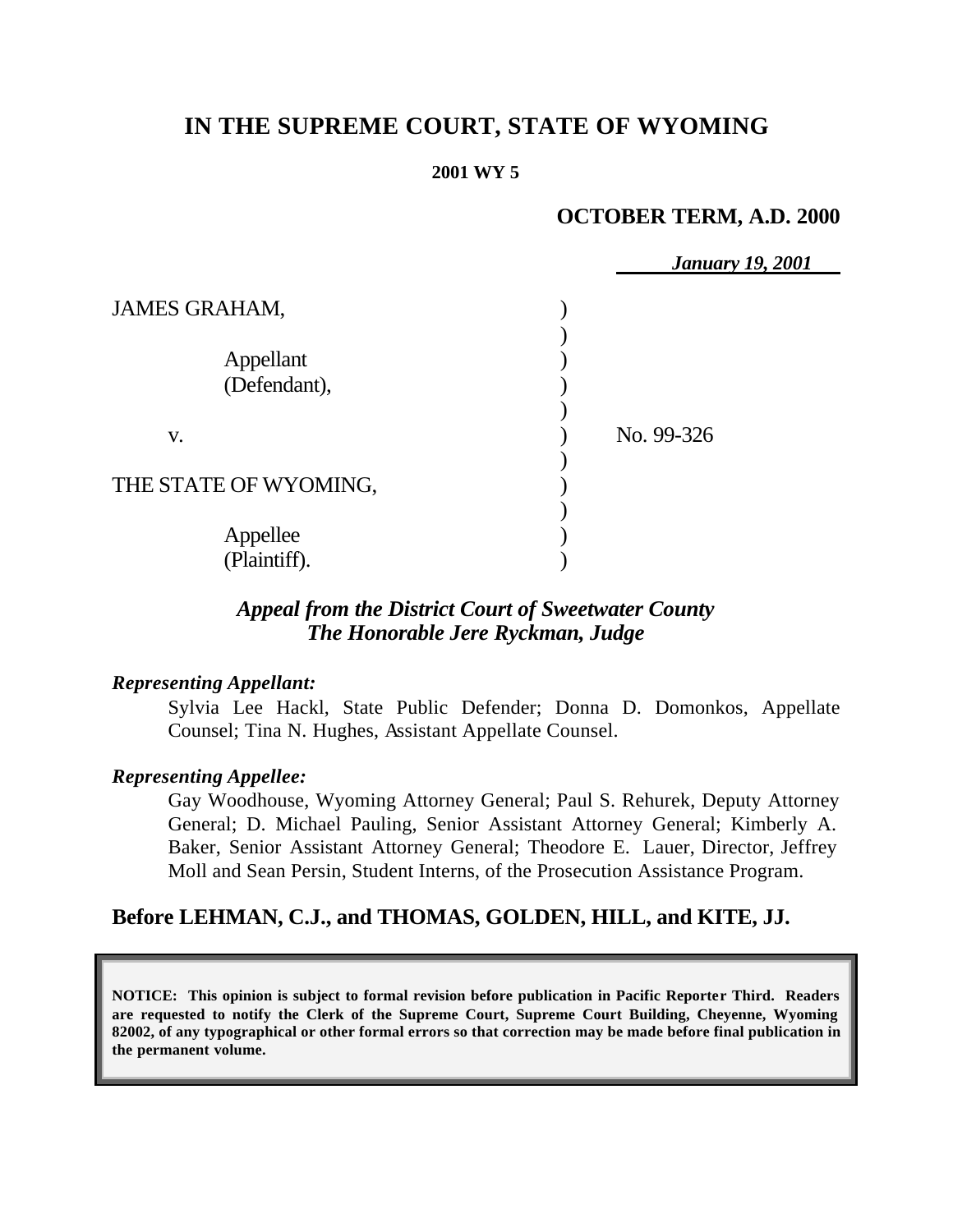## **GOLDEN**, Justice.

[¶1] The Wyoming legislature has authorized the sentencing judge in a criminal case to order a defendant convicted of a crime to pay to the victim of his crime actual pecuniary damages suffered by that victim resulting from the defendant's crime. Wyo. Stat. Ann. §§ 7- 9-102, 103 (LEXIS 1999). A sentencing judge ordered James P. Graham, who was convicted of the crimes of obtaining property by false pretenses,<sup>1</sup> to pay \$4,243.44 to one of his victims and \$19,916 to another victim. Graham appeals the sentencing judge's order, claiming the amounts ordered are excessive. We affirm in part, reverse in part, and remand with directions.

[¶2] Graham entered into a written contract in July 1997 to build Mr. and Mrs. Walt Mortimer a 24 feet by 30 feet multi-story garage for the stated sum of \$22,850. The parties amended their contract by adding concrete work for \$1,650.00 and water and sewer work for approximately \$1,600. The Mortimers paid \$16,000 to Graham. On September 18, 1997, Graham promised in writing to complete the project by October 15, 1997. Graham laid the footers and the foundation for the garage but did nothing more. There were defects in Graham's work. The foundation wall was not level, and Graham failed to leave a knock-out for a walk-in door. According to Mr. Mortimer, the foundation "was out of plum [sic] completely and had to be built up in order to do the garage." Because Graham failed to perform the contract, the Mortimers hired another builder to complete the project, paying him "somewhere in the vicinity of \$22,000" or \$23,000. The Mortimers also filed a civil action against Graham because of his failure to perform the contract. Graham failed to answer in that action, and in June 1998 the Mortimers obtained a default judgment against him for the principal sum of \$19,916, plus interest and costs. Graham did not appeal that judgment.

[¶3] In April 1998 Graham agreed to build a garage and reshingle a home for Mr. and Mrs. Mark Harris for the sum of \$10,100. Later, they agreed to add a loft storage area to the garage which increased the project cost to \$10,300. Harrises paid Graham \$9,000. Although Graham began construction, he failed to complete the project as agreed. Harrises hired and paid \$3,077.54 to another builder to finish the project without the loft storage area. They also paid \$865.90 for a steel double door that Graham had ordered but not paid for, and \$300 to a roofer whom Graham had used but not paid.

[¶4] In May 1999 the prosecuting attorney for Sweetwater County filed charges of obtaining property by false pretenses against Graham arising from his dealings with the Mortimers and Harrises. Ultimately, Graham and the prosecutor reached a plea agreement under the terms of which Graham pleaded no contest but reserved the right to contest the amounts of restitution to which the Mortimers and the Harrises were entitled. The district court accepted Graham's no contest plea and then heard testimony and received evidence regarding restitution. With respect to restitution for the Mortimers, the district court found that Graham had caused the Mortimers pecuniary loss in the amount of \$19,916. Because

l <sup>1</sup> Wyo. Stat. Ann. § 6-3-407(a)(i) (LEXIS 1999).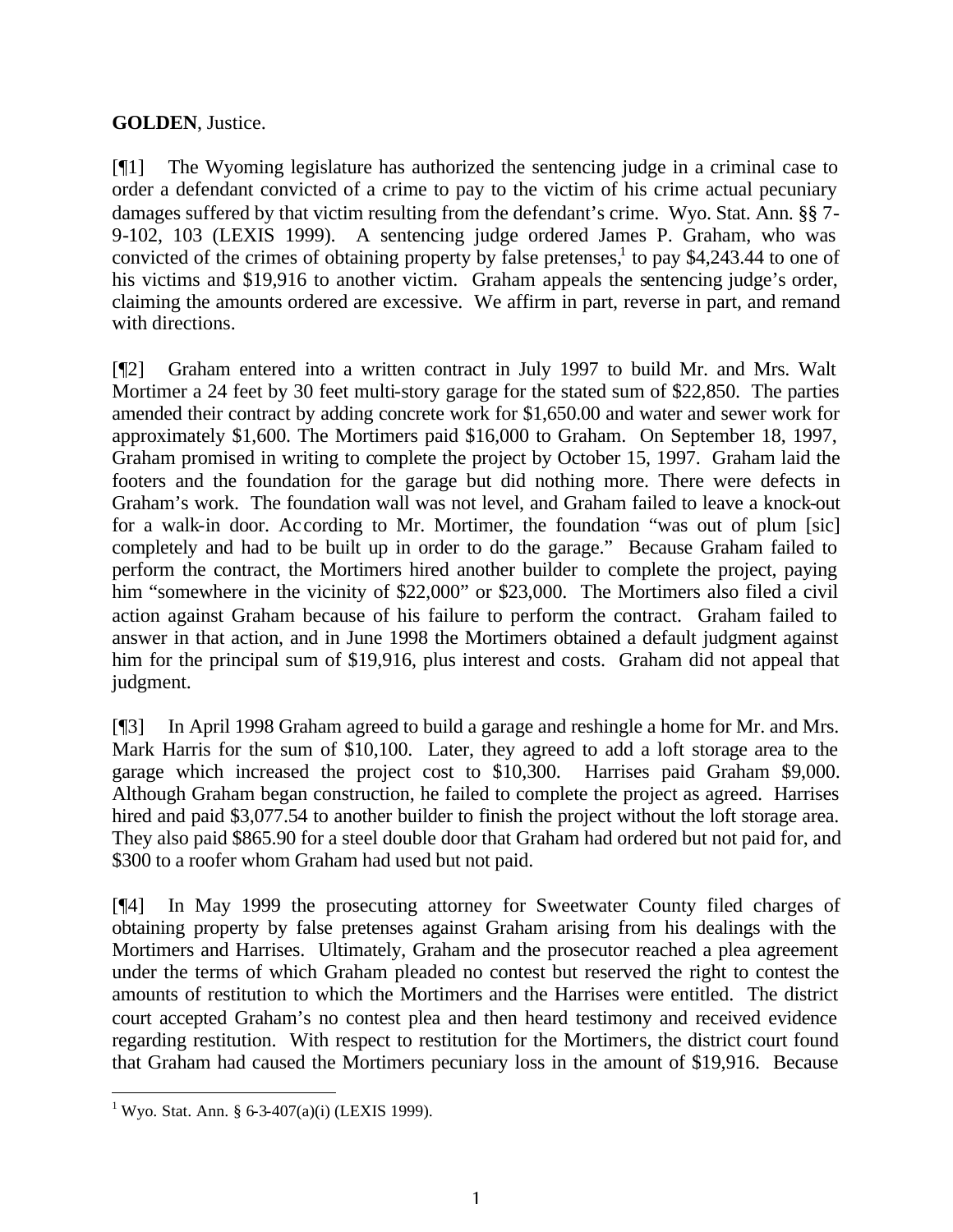there was evidence that Mortimers had received between \$500 and \$600 from a wage garnishment against Graham, the district court declared that the restitution amount of \$19,916 would be reduced by the amounts previously received by the Mortimers from that wage garnishment. The prosecuting attorney informed the district court that such an adjustment would be made. As we read the judgment signed and entered by the district court, however, we do not see any adjustment to the amount ordered of \$19,916. Neither Graham nor the State raise that adjustment on appeal, but we feel compelled to raise it on our own.

[¶5] With respect to restitution for the Harrises, the district court found that Graham had caused the Harrises pecuniary loss in the amount of \$4,243.44, and ordered Graham to pay restitution in that amount.

[¶6] Graham asserts that the restitution amounts for the Mortimers and the Harrises are excessive. He contends that the correct restitution to be paid to the Mortimers is \$13,000, not \$19,916; and that the correct restitution to be paid to the Harrises is \$1,165.90, not \$4,243.44. With respect to the Mortimers, Graham explains that the original cost of the project was \$22,900, and Mortimers paid him \$16,000 toward that cost; Mr. Mortimer estimated that the value of the work which Graham did was \$3,000; therefore, Graham is accountable for the \$16,000 paid to him minus the \$3,000 value of his work, the result being \$13,000. He argues that no evidence was presented as to why it allegedly cost \$22,000 or \$23,000 to finish the garage when he had done the cement and footers and water and sewer work. He makes no effort, however, to challenge Mr. Mortimer's testimony that his work was defective.

[¶7] The State counters Graham's challenge to the Mortimers' restitution by pointing out that the district court apparently accepted the amount of the default judgment in the Mortimers' civil action against Graham as the appropriate amount of restitution in this case. The State notes that Graham fails to cite authority that such a judgment may not be used to determine the amount of restitution in a criminal case. Although the State also offers an alternative justification based on the other evidence produced to support the \$19,916 restitution amount, we need not consider that alternative because we think Wyoming's restitution statute makes room for a district court judge's using the civil judgment amount as the restitution amount. Under Wyo. Stat. Ann. § 7-9-101(a)(iv) (LEXIS 1999), the legislature has defined "restitution" to mean "full or partial payment of pecuniary damage to a victim." And, in Wyo. Stat. Ann.  $\S$  7-9-101(a)(iii) (LEXIS 1999), the legislature has defined "pecuniary damage" to mean "all damages which a victim could recover against the defendant in a civil action arising out of the same facts or event," excluding punitive damages and non-economic damages. The Mortimers in fact obtained a legitimate default judgment for the principal sum of \$19,916 in their civil action against Graham arising out of the same facts of the criminal case. In the interests of the efficient administration of justice, nothing more remained for the district court to do in this case once the civil default judgment against Graham was received into evidence, and that judge correctly relied on that judgment to determine the appropriate amount of restitution that Graham must pay the Mortimers. Because the district court also determined, however, that any amounts Graham had paid to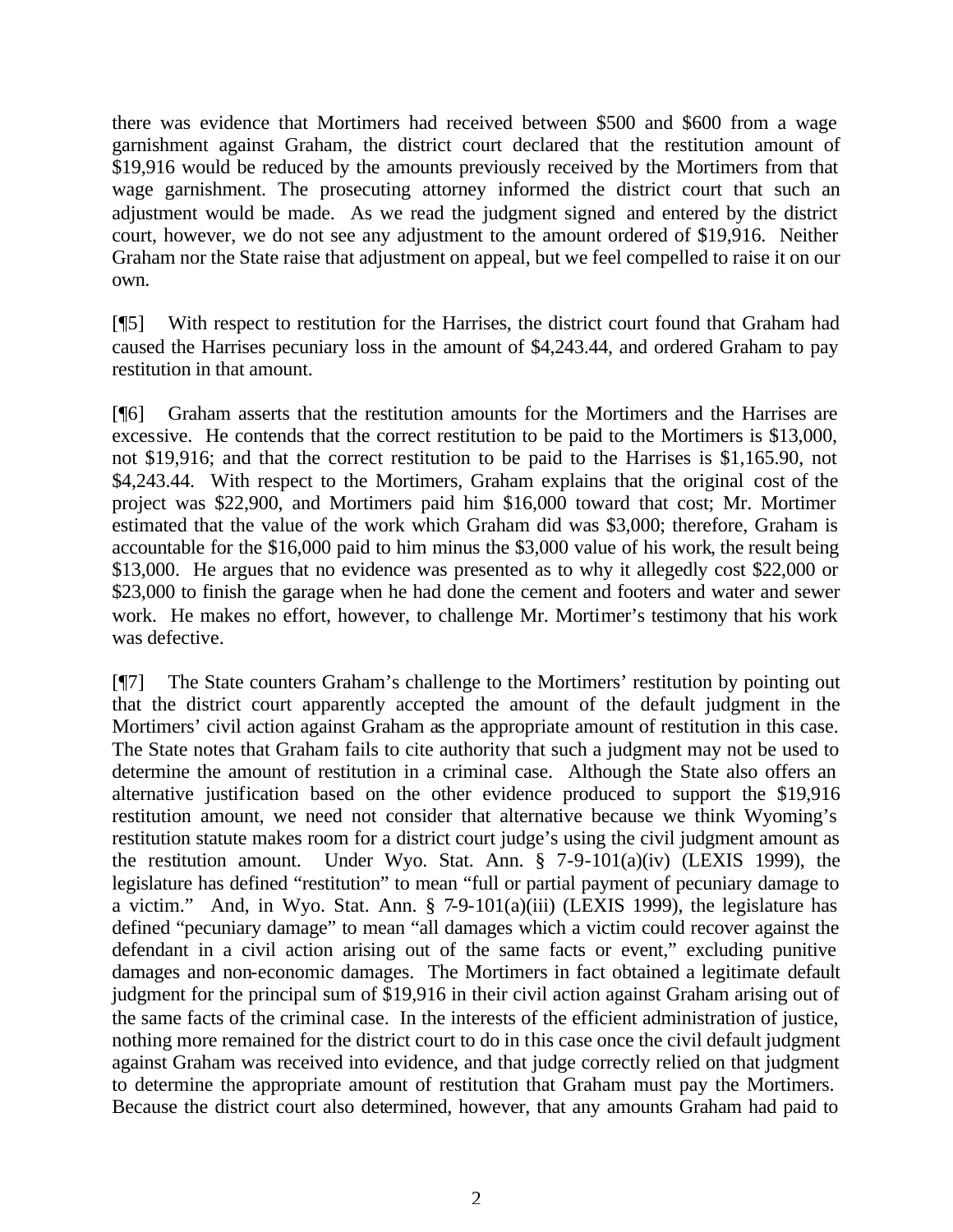the Mortimers under wage garnishment should be deducted from the restitution amount, and the judgment in this case does not show that any such deduction was made, we remand to the district court with directions that such deduction be made.

[¶8] With respect to the Harrises, Graham's challenge to their restitution amount of \$4,243.44 is straightforward. He concedes that the Harrises are entitled to the \$300 they paid to the roofer and the \$865.90 they paid for the steel double door, but he contends that the remaining \$3,077.54 which the Harrises paid to another builder to finish the garage is excessive because no evidence was presented to explain why it cost more than \$1,300, the difference between the original contract price of \$10,300 (garage plus loft storage area) and the \$9,000 which Harrises had paid to Graham, to finish construction. Graham concludes that "[a]t a bare minimum, the amount of restitution claimed by [the Harrises] should have been reduced by \$1,300.00, since [they were] not actually 'out' that money, as it was a legitimate amount that had to be paid on the contract price."

[¶9] The State counters Graham's argument in several ways. First, the State notes that Graham's claim of a \$1,300 reduction should be actually only \$1,100 because a storage loft was never built. Thus, the original contract price is \$10,100, not \$10,300. Next, the State correctly notes that Graham did not challenge the validity of the bid of \$3,077.54 submitted by the builder whom the Harrises chose to finish the garage construction. Generally, it is the party who has breached the contract who bears the burden of proof in establishing matters asserted by him in mitigation or reduction of damages. *Sturgeon v. Phifer*, 390 P.2d 727, 731 (Wyo. 1964). Because Graham presented no evidence of how much of the \$3,077.54 could have been reduced, we are not moved by his claim of insufficiency of evidence on the State's part. *Banner v. Town of Dayton*, 474 P.2d 300, 308 (Wyo. 1970). We believe the State's evidence sufficiently established that the reasonable cost of completion was \$3,077.54.

[¶10] Next, the State acknowledges that Graham's "cost avoided" argument is a concept that has currency in connection with determining the appropriate measure of damages to which a non-breaching owner is entitled when seeking to recover the cost of completion from a breaching contractor who has abandoned the project. *See,* E. Allan Farnsworth, 3 Farnsworth on Contracts § 12.11, at 220-22, and § 12.13, at 245 (2<sup>nd</sup> ed. 1998); Restatement (Second) of Contracts § 347 cmt. e, illus. 12, and § 348 cmt. c, illus. 2 (1981). The State points out, however, that authority exists for refusing to credit a willfully breaching party with "cost avoided" amounts. Farnsworth, *supra*, § 12.13 at 249-51, and § 12.17a, at 291-96. In this regard, the State reminds us that Graham's "challenge to the amount of restitution set by the court must demonstrate an abuse of discretion." *Brock v. State*, 967 P.2d 26, 27 (Wyo. 1998). Because authority exists for ignoring "cost avoided" amounts in the case of a willful breach, the State reasons, the district court's determination of the cost of completion, without deduction of the "cost avoided," as the appropriate amount of restitution given Graham's willful breach, does not constitute an abuse of discretion. Attractive as that argument may appear, we think the issue is really the more basic one of the choice of the correct rule of law with respect to the measure of damages in a breach of a construction contract. We think the Restatement Second's damages formulation, in which willfulness